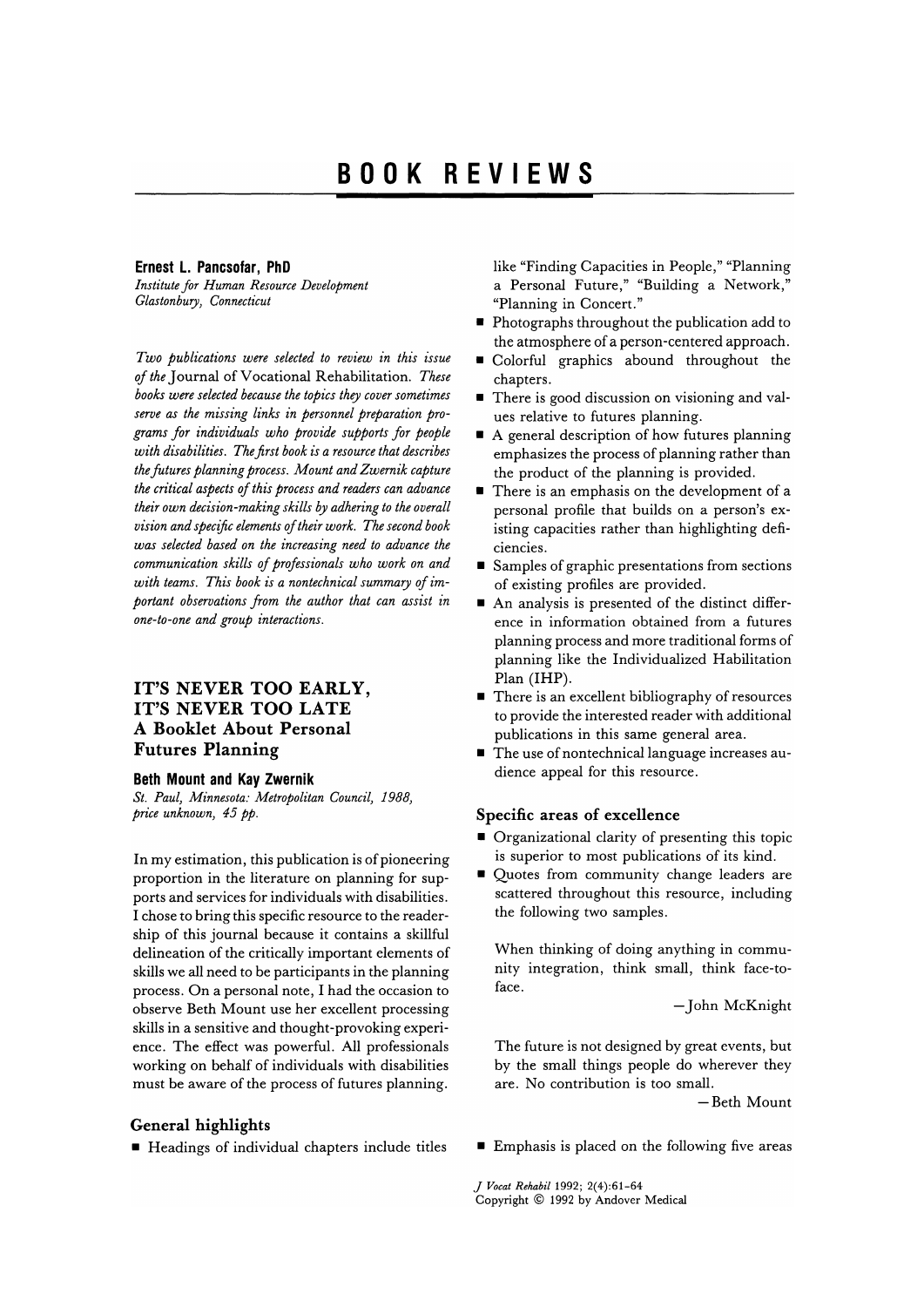of essential accomplishments that should be highlighted for individuals with disabilities:

- 1. Community participation
- 2. Community presence
- 3. Choices/rights
- 4. Respect
- 5. Competence
- Seven principles of networking are provided from the perspective of Marsha Forest, a pioneer in the development of "Circles of Support."
- "Effective teams strive to develop these (leadership) skills in all team members. These teams do not have one 'team leader,' but rather find ways to share leadership roles" (p. 33).
- The general steps of the planning process are delineated and include the following:
	- 1. Reviewing the personal profile
	- 2. Reviewing the trends in the environment
	- 3. Finding a desirable image of the future
	- 4. Identifying obstacles and opportunities
	- 5. Identifying strategies
	- 6. Getting started
	- 7. Identifying the need for system change

### **Areas in which this publication can be enhanced**

- **From a personal note from one of the authors:** "I feel there needs to be an expanded section on the process of visioning for the future."
- A superb companion book to this resource would be Bob Perske's *Circle of Friends.*
- Active involvement on a futures planning team will enhance the reader's understanding of the principles in this book.
- **Continue to read publications in this concentra**tion area, especially the excellent resources from Communitas, Inc., P.O. Box 374, Manchester, CT 06040.

### **Common threads throughout this publication**

• This book focuses on building on current capacities.

- All of the discussion, examples, and recommendations are person-centered.
- **The process relies on the collective expertise** and wisdom of team members who have an interest in a person's future and how they can support that individual in attaining his or her version of a quality lifestyle.
- **There is continual emphasis on the process** rather than the product.

## **Recommendations of its utility to rehabilitation professionals**

- This publication represents the planning process at its best. If professionals truly believe in the empowerment of individuals with disabilities to help shape their futures, this publication is must reading.
- A resource like this one provides a common ground for all who provide supports; it places the focus on the person and begins from there.
- I am personally inspired by the vision and values found in this publication.

# **YOU JUST DON'T UNDERSTAND Women and Men in Conversation**

## **Deborah Tannen**

*New York: Ballantine, 1990, \$10.00, 330 pp.* 

I read this book without realizing just how much the information relates to our ability to function effectively as team members. The content in this book presents the competencies lacking from many personnel preparation programs, namely, communication among team members who work on behalf of individuals with disabilities. I have used many quotes and stories from this book in my in-service training and continue to obtain excellent feedback from session participants.

### **General highlights**

- **There are short, concise chapters in a readable** language.
- **Dr.** Tannen's observations result from years of accumulated videotapes of groups in communi-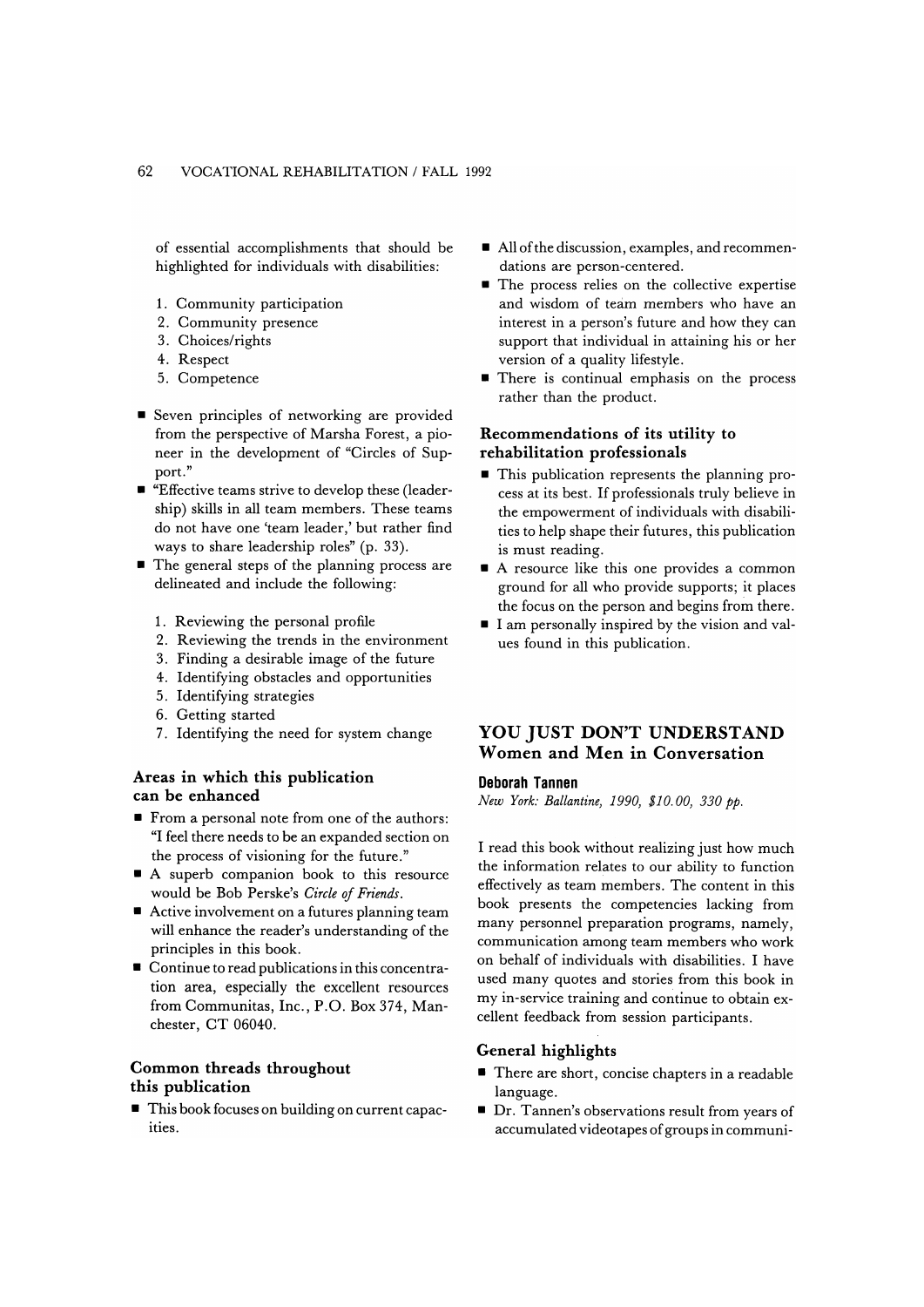cation and drawing comparisons and similarities across dimensions of age, gender, culture, and group size.

- The author lets the reader draw his or her own conclusions from the summaries of her observations. 1 liked her attitude of, This is what 1 believe to be true, based on my observations of people in communication.
- $\blacksquare$  There are extensive reference notes (20 pages) as support for many topical areas in each chapter.
- The author is a well-respected professional who has written or edited over 10 previous books in the area of linguistics. 1 admire her ability to translate this information for a nontechnical audience.
- Actual scripts from conversations are included throughout the book as documentation for her key conclusions.

## **Specific areas of excellence**

(Ten specific quotes of relevance to readers of this journal)

- '''This is good for you.' But the fact of giving help may seem to send the metamessage, 'I am more competent than you' and in that sense it is good for the helper'" (p. 32).
- $\blacksquare$  "Much even most meaning in conversation does not reside in the words spoken at all, but is filled in by the person listening" (p. 37).
- "Learning about style differences won't make them go away, but it can banish mutual mystification and blame" (p. 47).
- "Habitual ways of talking are hard to change. Learning to respect others' ways of talking may be a bit easier" (p. 122).
- " ... the assumption that the alternative to independence is dependence ... another alternative: interdependence" (p. 131).
- "Women use 'yeah' to mean 'I'm with you, 1 follow' whereas men tend to say 'yeah' only when they agree" (p. 142).
- "And being accused of interruption when you know you didn't intend to is as frustrating as being cut off before you made your point" (p. 189).
- "A man might ask a woman, 'Will you please

go to the store?' Whereas a woman might say, 'Gee, 1 really need a few things from the store, but I'm so tired'" (p. 225).

- "Furthermore, if indirectness is understood by both parties, then there is nothing covert about it" (p. 26).
- "The girls and women anchor their gaze on each other's faces, occasionally glancing away while the boys and men anchor their gaze elsewhere in the room occasionally glancing at each other" (p. 246).

# **Areas in which this publication can be enhanced**

- Readers will want to read Dr. Tannen's previous book *That's Not What I Meant! How Conversational Style Makes or Breaks Your Relations With Others.*
- Exercises in a workbook format that request readers to analyze their own group's interactions would be a good companion to this resource.
- Write the quotes contained in this review on the left half of a paper and request coworkers to respond to experiences in their own lives relative to one or more quotes.
- Consider bringing up a major point from this book at team meetings at your employment site.

# **Common threads throughout this publication**

- Communication styles can be understood and this awareness can lead to more productive interchanges among group members.
- Conclusions are based on a qualitative analysis approach without preconceived biases or hypotheses.
- Much of the information contained in this book can assist the reader in better communication both at work and at home.
- **There are striking similarities between the con**clusions developed by Dr. Tannen and experiences in my own life.

# **Recommendations of its utility to rehabilitation professionals**

• As rehabilitation professionals become m-